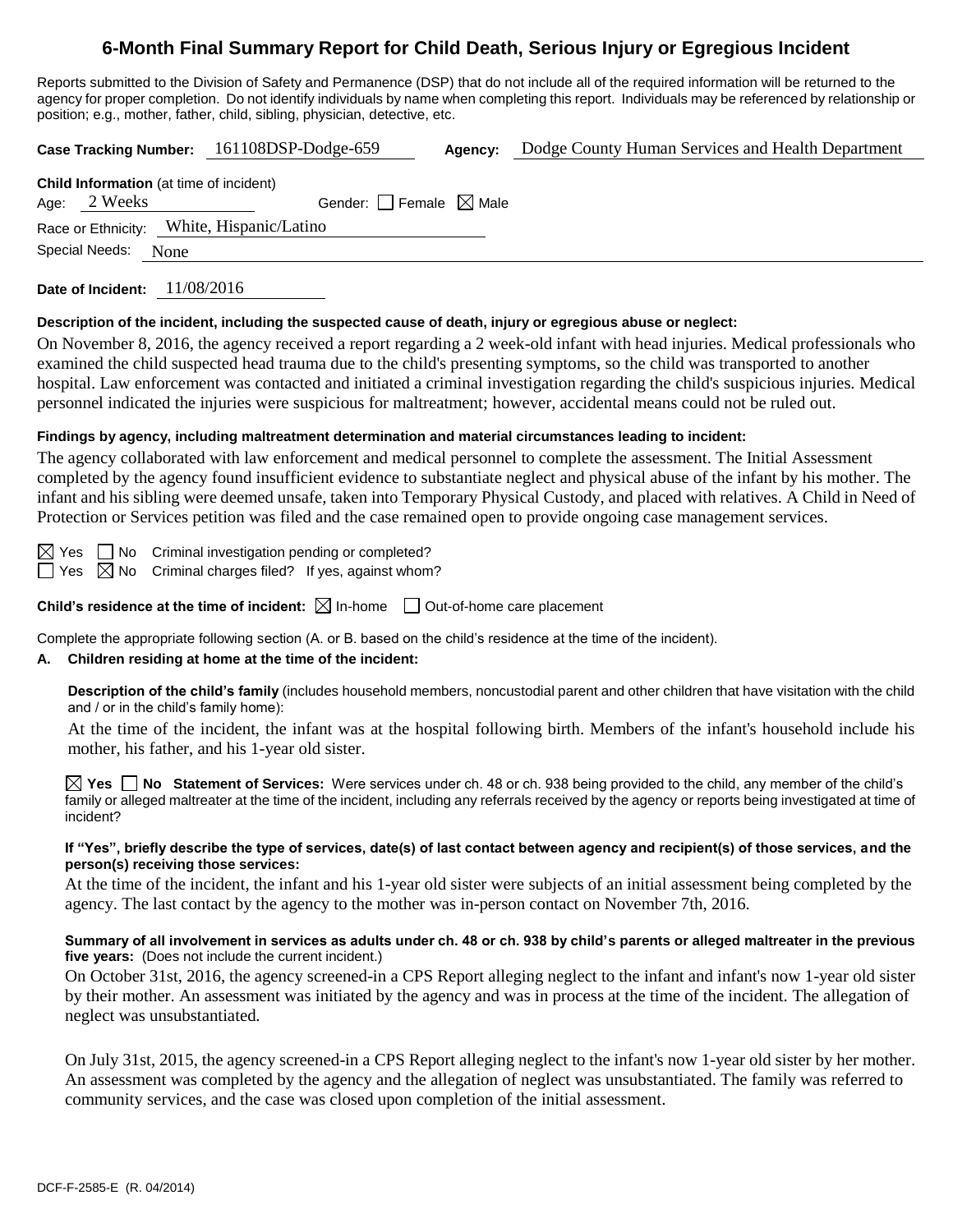**Summary of actions taken by the agency under ch. 48, including any investigation of a report or referrals to services involving the child, any member of the child's family living in this household and the child's parents and alleged maltreater.** (Does not include the current incident.)

(Note: Screened out reports listed in this section may include only the date of the report, screening decision, and if a referral to services occurred at Access. Reports that do not constitute a reasonable suspicion of maltreatment or a reason to believe that the child is threatened with harm are not required to be screened in for an initial assessment, and no further action is required by the agency.)

On October 31st, 2016, the agency screened-in a CPS Report alleging neglect to the infant and infant's now 1-year old sister by their mother. An assessment was initiated by the agency and was in process at the time of the incident. The allegation of neglect was unsubstantiated.

On July 31st, 2015, the agency screened-in a CPS Report alleging neglect to the infant's now 1-year old sister by her mother. An assessment was completed by the agency and the allegation of neglect was unsubstantiated. The family was referred to community services, and the case was closed upon completion of the initial assessment.

On October 24th, 2015, the agency screened-out a CPS report.

On July 29th, 2015, the agency screened-out a CPS report.

#### **Summary of any investigation involving the child, any member of the child's family and alleged maltreater conducted under ch. 48 and any services provided to the child and child's family since the date of the incident:**

The agency collaborated with law enforcement and medical personnel to complete the assessment. The Initial Assessment completed by the agency found insufficient evidence to substantiate neglect and physical abuse of the infant by his mother. The infant and his sibling were deemed unsafe, taken into Temporary Physical Custody, and placed with relatives. A Child in Need of Protection or Services petition was filed and the case remained open to provide ongoing case management services.

## **B. Children residing in out-of-home care (OHC) placement at time of incident:**

# **Description of the OHC placement and basis for decision to place child there:** N/A

# **Description of all other persons residing in the OHC placement home:**

N/A

staffing resources.

**Licensing history:** Including type of license, duration of license, summary of any violations by licensee or an employee of licensee or other actions that constitute a substantial failure to protect and promote the welfare of the child. N/A

## **Summary of any actions taken by agency in response to the incident:** (Check all that apply.)

| $\boxtimes$    | Screening of Access report                           | Attempted or successful reunification             |
|----------------|------------------------------------------------------|---------------------------------------------------|
| $\mathbb{R}^n$ | Protective plan implemented                          | Referral to services                              |
| $\boxtimes$    | Initial assessment conducted                         | Transportation assistance                         |
| $\boxtimes$    | Safety plan implemented                              | Collaboration with law enforcement                |
| $\boxtimes$    | Temporary physical custody of child                  | Collaboration with medical professionals          |
| $\boxtimes$    | Petitioned for court order / CHIPS (child in need of | Supervised visitation                             |
|                | protection or services)                              | Case remains open for services                    |
|                | Placement into foster home                           | Case closed by agency                             |
| $\boxtimes$    | Placement with relatives                             | Initiated efforts to address or enhance community |
| $\boxtimes$    | Ongoing Services case management                     | collaboration on CA/N cases                       |
|                |                                                      | Other (describe):                                 |
|                |                                                      |                                                   |

# **FOR DSP COMPLETION IF RECORD OR ON-SITE REVIEW WAS UNDERTAKEN:**

**Summary of policy or practice changes to address issues identified based on the record or on-site review of the incident:** Under the Child Welfare Disclosure Act (Section 48.981(7)(cr), Stats.), the Department of Children and Families' (DCF) Division of Safety and Permanence (DSP) completes an initial review of the agency's practice for each case reported under the Act. A further practice review has been completed for case 161108DSP-Dodge-659. As a result of this review process, the DSP determined the agency had implemented efforts to improve the consistency and quality of safety practices, including increased

**Recommendations for further changes in policies, practices, rules or statutes needed to address identified issues based on the record or on-site review:**